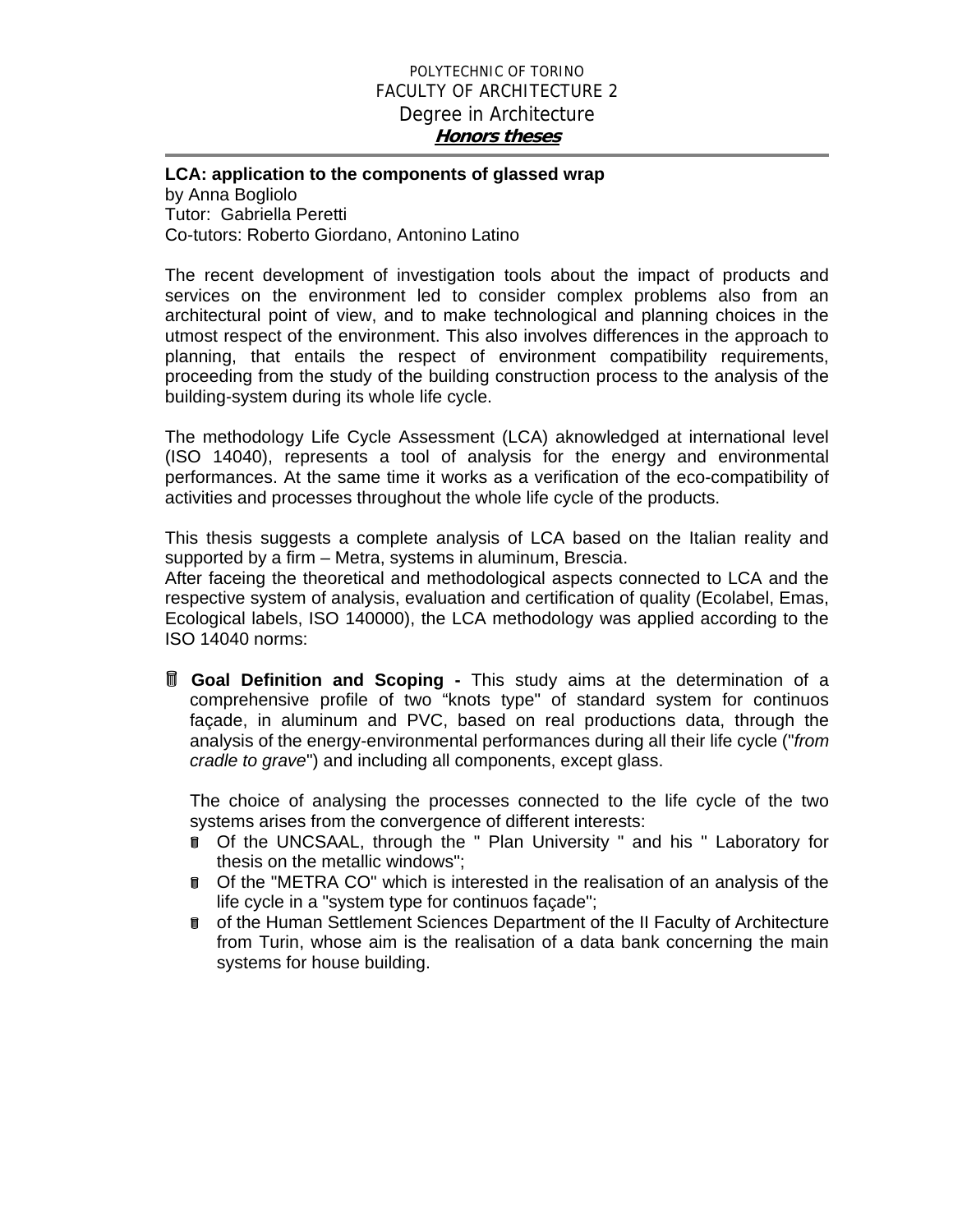

**Fig. 1 - Schematic flow diagrams - Systems for continuous façade**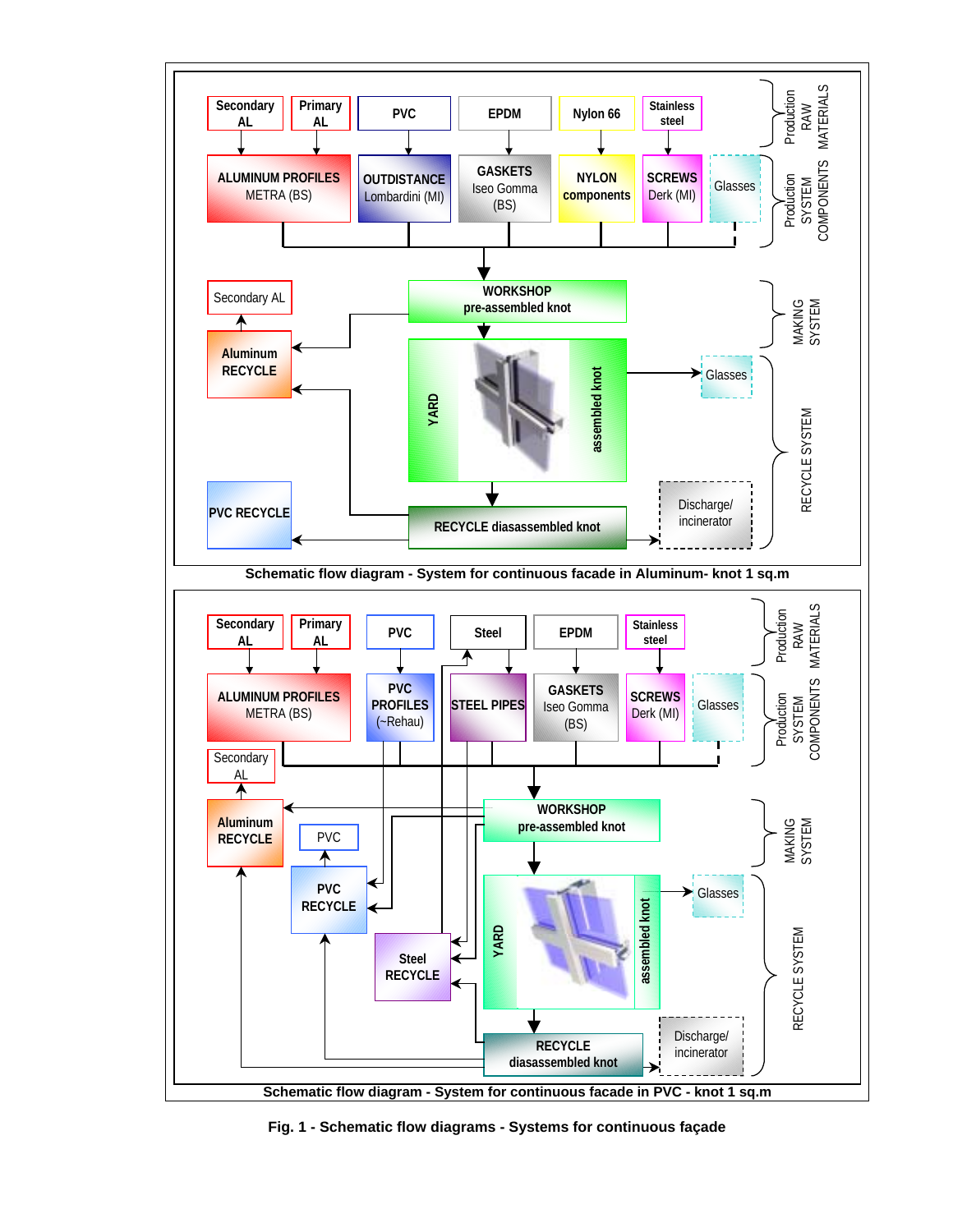**Life Cycle Inventory –** In this phase the layout of the "eco-profiles" of the two systems has been arranged, identifying and quantifying the consumption of resources, energy and the releases in the environment resulting from the different processes of production/treatment of the components and of the systems, referring the results to a functional unity - 1 kgs for the components and 1 sq.m. for the systems -.

The productive processes of the different components have been analysed starting from the extraction of the raw materials, to get, after the production and the assemblage of the system, to the final disassembling and recycling of the materials (aluminum, steel and PVC) in their productive processes.

The collected datas have been obtained mainly thanks to a thorough investigation carried out in the firms involved, and partly from the data-base of the *Boustead Model*, used for the realisation of the *Inventory*.

- **Life Cycle Impact Assessment** The results obtained by gathering and elaborating the Inventory data have been **classified** and **standardized** according to the main environmental effects:
	- **g** global warming
	- **a** acidification
	- **n** photosmog formation
	- **n** nutrient enrichment
	- f stratospheric ozone depletion

Subsequently, the normalisation through Eco-Indicator '99, has taken place. This is a tool that synthetizes, according to a unique score, the data concerning consuption and issues.

Finally, all the results have been produced in cards through an information system of the Inventory and Evaluation data - Met Matrix (*Material, Energy, Toxicity*) - that allows the interpretation according to the requested degree of deeper enquiry.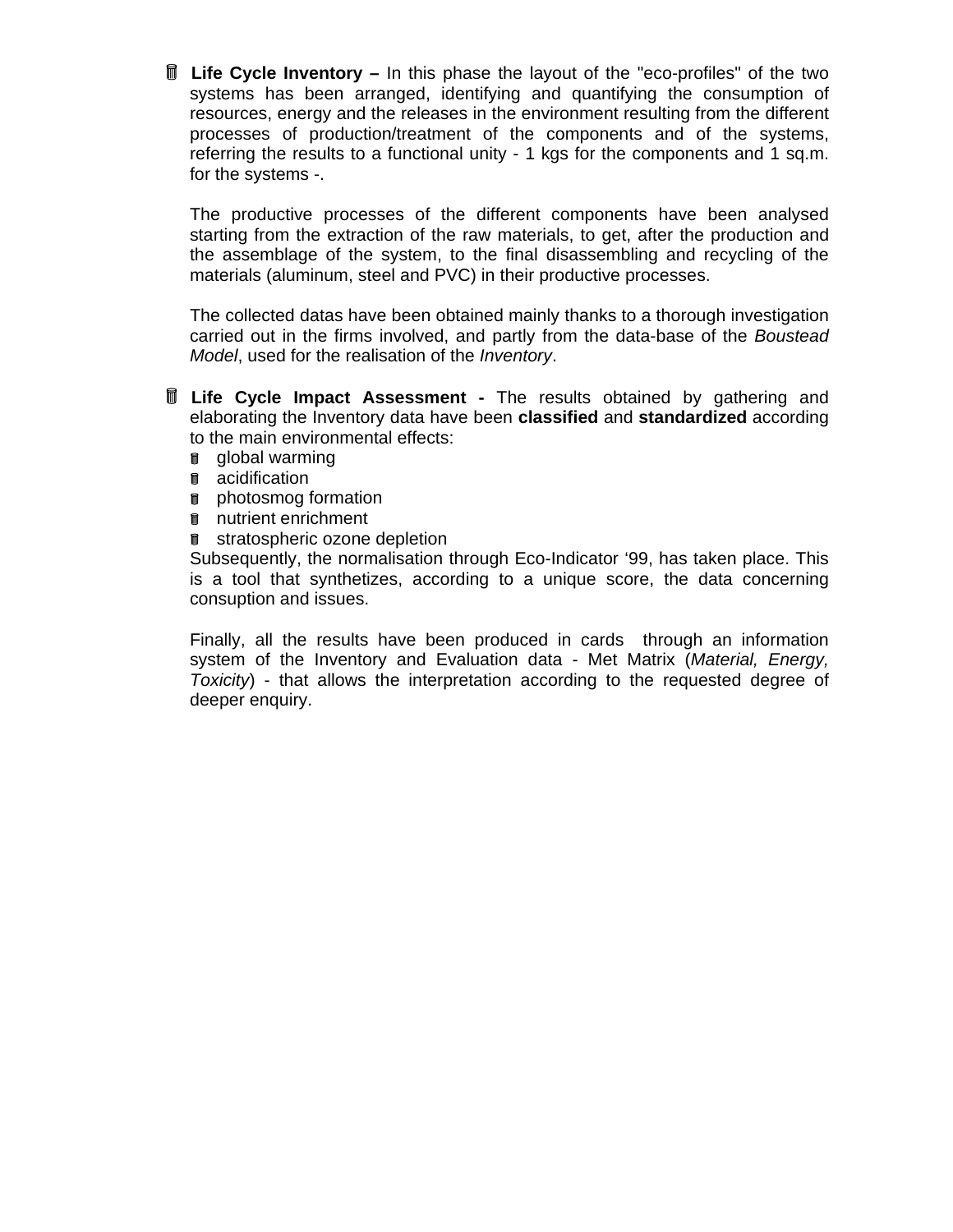Fig. 2 - Met-Matrix - System for continuos façade in aluminum **Fig. 2 - Met-Matrix - System for continuos façade in aluminum** 

|                                                    |                             | Author: Anna Bogliolo - Il Faculty of Architecture - Polytechnic of Turin |                                   |                          | Data font: Meta - Vezzani - Boustead model |                    |                                  |                                     | Reference period:                      | anno 2000                         |                               |                    |
|----------------------------------------------------|-----------------------------|---------------------------------------------------------------------------|-----------------------------------|--------------------------|--------------------------------------------|--------------------|----------------------------------|-------------------------------------|----------------------------------------|-----------------------------------|-------------------------------|--------------------|
|                                                    |                             |                                                                           |                                   |                          |                                            |                    |                                  |                                     |                                        |                                   |                               |                    |
| U                                                  | <b>GARD</b>                 | <b>Product</b>                                                            |                                   |                          | <b>ENVIRON</b>                             | <b>MENTAN</b>      | <b>AND</b>                       | ENERGY                              | <b>BALANCE [MET-MATRX]</b>             |                                   |                               |                    |
|                                                    |                             |                                                                           |                                   |                          |                                            |                    | <b>JIE CYCLE PROCESSES</b>       |                                     |                                        |                                   |                               |                    |
|                                                    |                             | RECYCLE ALUMINUM SYSTEM                                                   | AL system                         |                          | Recycle treatment                          |                    | aluminum system (unitary values) |                                     | Recycle                                | Recycle                           | Recycle                       | <b>STALOL</b>      |
| ufe                                                | <b>Cycle</b>                | Assessment' structure                                                     | Assemblage<br>6553                | Disassembly<br>6554      | Transport AL<br>6541                       | 6542<br>Pre-       | <b>Materials</b><br>6543         | Recycle treatment<br><b>TOTALE</b>  | AL scrap<br>$\frac{\mathbf{A}}{6516}$  | PVC: collection<br><b>NSS</b>     | Recycle AL<br>SVStem<br>TOTAL |                    |
|                                                    |                             |                                                                           | AL system                         | <u>AL system</u>         | system post-use                            | treatment          | separation and                   | AL system                           | transport<br>4,776 kg                  | and recovery                      | system                        | AL system          |
| Functiona<br>unity                                 | $[sq.m]$                    | 1(7, 123 kg)                                                              | $1$ sq.m                          | $1$ sq.m                 | $1$ sq.m                                   | $1$ sq.m           | $1$ sq.m                         | sq.m                                | input                                  | 0,184 kg input                    | $1$ sq.m                      | $1$ sq.m           |
|                                                    |                             | <u>Fuel prod'n &amp; delivery energy</u>                                  | 507,790                           | 0,477                    | 1,861                                      | 8,649              | 1,686                            | 12,672                              | $-475,824$                             | $-1,340$                          | $-464,491$                    | 43,298             |
|                                                    | Gross                       | Energy content of delivered fuel                                          | 505,098                           | 0,228                    | 3,043                                      | 9,811              | $\frac{1}{0.806}$                | 13,889                              | $-387,382$                             | $-3,541$                          | $-377,034$                    | 128,064            |
|                                                    | Energy<br>[MJ]              | Energy use in transport                                                   | 22,617                            | 0,004                    | 5,942                                      | 1,067              | 0,015                            | 7,028                               | $-22,362$                              | $-0,130$                          | $-15,464$                     | 7,152              |
|                                                    |                             | Feedstock energy                                                          | 224,752                           | 0,000                    | 2,604                                      | $-2,296$<br>17,232 | 0,000                            | 0,309                               | $-1.023,450$<br>$-137,882$             | $\frac{-2.877}{-7.889}$           | $-140,451$                    | 84,302             |
|                                                    |                             | Total energy<br>Dust                                                      | $1.\overline{260,257}$<br>113,318 | 0,709<br>0,049           | 13,450<br>0,714                            | 1,424              | $\frac{2,507}{ }$<br>0,172       | 33,898<br>2,359                     | $-106,743$                             | $-0.342$                          | $-997,440$<br>$-104,727$      | 262,817<br>8,591   |
|                                                    |                             | S                                                                         | 66,628                            | 0,013                    | 4,634                                      | 0,644              | 0,047                            | 5,339                               | $-22,910$                              | $-0,431$                          | $-18,003$                     | 48,625             |
|                                                    |                             | ĉ                                                                         | 44.793,723                        | 36,226                   | 735,964                                    | 1.013,508          | 128,125                          | 1.913,823                           | -42.529,805                            | $-267,253$                        | $-40.883,235$                 | 3.910,487          |
|                                                    |                             | $\tilde{S}$                                                               | 483,360                           | 0,555                    | 3,206                                      | 10,140             | 1,964                            | 15,864                              | $-382,461$                             | $-1,203$                          | $-367,800$                    | 115,559            |
|                                                    |                             | $\overline{\text{NO}}$ $\times$                                           | 338,598                           | 0,254                    | 6,498                                      | 11,089             | 0,900                            | 18,741                              | $-230,767$                             | $-1,375$                          | $-213,401$                    | 125,197            |
|                                                    | ä                           | QcM                                                                       | 0,012                             | 0,000                    | 0,000                                      | 0,000              | 0,000                            | 0,000                               | $\frac{0.000}{\sqrt{2}}$               | 0,000                             | 0,000                         | 0,012              |
|                                                    | emissions                   | <b>HC</b> (hydrocarbons)                                                  | 86,998                            | 0,239                    | 5,465                                      | 5,317              | 0,844                            | 11,864                              | $-35,118$                              | $-0,300$                          | $-23,554$                     | 73,444             |
|                                                    | ច្ន                         | Methane                                                                   | 194,971                           | $\frac{1}{0}$            | $\frac{1}{0.025}$                          | 6,828              | 0,365                            | 8,321                               | $-127,254$                             | $-1,028$                          | $-119,961$                    | $\frac{75,010}{ }$ |
|                                                    |                             | H <sub>2</sub> S                                                          | 0,104                             | 0,000                    | 0,001                                      | 0,000              | 0,000                            | 0,000                               | $-0.001$                               | $\frac{0.000}{\sqrt{100}}$        | $-0.001$                      | 0,103              |
|                                                    |                             | 도<br>도                                                                    | 3,574                             | 0,001                    | 0,012                                      | 0,014              | 0,004                            | 0,032                               | $-3,929$                               | $-0,013$                          | $-3,909$                      | $-0,335$           |
| <b>Inventory</b>                                   |                             | Aromatic-HC                                                               | 0,101                             | 0,000                    | 0,019                                      | 0,004              | 0,000                            | 0,023                               | $-0,036$                               | $-0.001$                          | $-0,014$                      | 0,086              |
|                                                    |                             | NH3                                                                       | 0,021                             | 0,000                    | 0,003                                      | $-0,003$           | 0,000                            | 0,000                               | $-0.004$                               | $-0,003$                          | $-0.007$                      | 0,013              |
|                                                    |                             | $\overline{50}$<br>SON                                                    | 20,530<br>1,060                   | 0,000<br>0,000           | 0,004<br>0,098                             | $-0,071$<br>0,001  | 0,000<br>0,001                   | 0,006<br>0,029                      | 0,000<br>$-0,331$                      | $-0.101$<br>0,002                 | $-0,402$<br>0,007             | 20,127<br>1,066    |
|                                                    |                             | <b>SOF</b>                                                                | 2,380                             | $\frac{1}{0.000}$        | 0,013                                      | $\frac{0.002}{2}$  | $\frac{100(1)}{2}$               | 0,016                               | $-0,286$                               | $\frac{1000}{1000}$               | $-0,277$                      | 2,102              |
|                                                    |                             | 土                                                                         | $\frac{0.310}{2}$                 | $\frac{0.000}{\sqrt{0}}$ | $\frac{0.004}{}$                           | $-0,003$           | $\frac{0.000}{\sqrt{100}}$       | $\overline{0,002}$                  | $-0,241$                               | $-0,005$                          | $-0,244$                      | 0,066              |
|                                                    |                             | NH4+                                                                      | 0,061                             | $\frac{1}{0000}$         | 0,002                                      | 0,000              | 0,000                            | 0,002                               | $-0,002$                               | $-0,001$                          | $-0,002$                      | 0,059              |
|                                                    | Water                       | Suspensed solids                                                          | 813,863                           | 0,001                    | 0,991                                      | $-0,105$           | 0,004                            | 0,891                               | -978,699                               | $-0,334$                          | $-978,142$                    | $-164,279$         |
|                                                    | emissions<br>$\overline{a}$ | NO <sub>3</sub>                                                           | 0,493                             | 0,000                    | 0,000                                      | 0,000              | 0,000                            | 0,000                               | $-0,003$                               | 0,000                             | $-0,003$                      | 0,490              |
|                                                    |                             | Other nitrogen                                                            | 0,000<br>0,301                    | 0,000                    | 0,000                                      | 0,000<br>0,000     | 0,000<br>0,000                   | 0,000<br>$\frac{0.000}{\sqrt{100}}$ | $-0.002$<br>$\frac{0.000}{\sqrt{100}}$ | 0,000<br>$\frac{0,000}{\sqrt{0}}$ | $-0,002$                      | 0,300<br>0,000     |
|                                                    |                             | Phosphate as P205<br>さ                                                    | $\frac{0,050}{0}$                 | 0,000<br>0,000           | 0,000<br>0,001                             | $-0.001$           | 0,000                            | $\frac{0.000}{\sqrt{100}}$          | 0,000                                  | $-0,001$                          | $-0.001$<br>$\frac{1}{2000}$  | 0,048              |
|                                                    |                             | VCM                                                                       | 0,005                             | 0,000                    | 0,002                                      | $-0.002$           | 0,000                            | 0,000                               | 0,000                                  | $-0,003$                          | $-0.003$                      | 0,002              |
|                                                    | Solid                       | Special assimilable to the urban                                          | 2.911,829                         | 0,000                    | 0,615                                      | $-128,219$         | 639,680                          | 512,075                             | $-0,008$                               | $-0,354$                          | 511,713                       | 3.423,541          |
|                                                    | waste                       | Special not dangerous                                                     | 24.800,943                        | 0,585                    | 15,276                                     | 7,490              | 2,068                            | 25,419                              | $-30.212,42$                           | $-6,880$                          | $-30.193,882$                 | $-5.392,939$       |
|                                                    | [g]                         | Special dangerous                                                         | 706,727                           | 0,149                    | 4,159                                      | 2,230              | 0,526                            | 7,064                               | $-769,677$                             | $-1,470$                          | $-764,083$                    | $-57,356$          |
|                                                    |                             | Global warming [GWP100] (kg CO2)                                          | 50,122                            | 0,040                    | 0,788                                      | 1,201              | 0,140                            | 2,168                               | $-45,862$                              | $-0,295$                          | $-43,989$                     | 6,133              |
|                                                    |                             | Acidification [AP] (g SO2)                                                | 846,567                           | 3,791                    | 10,178                                     | 22,010             | 2,931                            | 38,910                              | $-633,368$                             | $-2,696$                          | -597,153                      | 249,414            |
|                                                    | effects                     | Photosmog formation [PHS] (g C <sub>2</sub> H <sub>4</sub> )              | 101,401                           | 0,262                    | 5,671                                      | 5,393              | 0,848                            | 12,173                              | $-36,936$                              | $-0,326$                          | $-25,089$                     | 76,312             |
| <b>Standardisanon</b><br><b>Classification and</b> | Environmental               | Nutrient enrichment [EP] (g NO <sub>3</sub> )                             | 703,405                           | 0,527                    | 13,473                                     | 22,938             | 1,864                            | 38,801                              | $-477,722$                             | $-2,870$                          | 141,791                       | 261,614            |
|                                                    |                             | Stratospheric ozone depletion [ODP] (g CFC11)                             | 0,006                             | 0,000                    | 0,000                                      | 0,000              | 0,000                            | 0,000                               | 0,000                                  | 0,000                             | 0,000                         | 0,006              |
| <b>SM</b><br>Normal                                | zation and<br>"ighing       | Eco indicator '99                                                         | 4.892                             | ξ                        | 24                                         |                    | H                                | 114                                 | $-3.611$                               | $-36$                             | $-3.533$                      | 1.360              |
|                                                    |                             |                                                                           |                                   |                          |                                            |                    |                                  |                                     |                                        |                                   |                               |                    |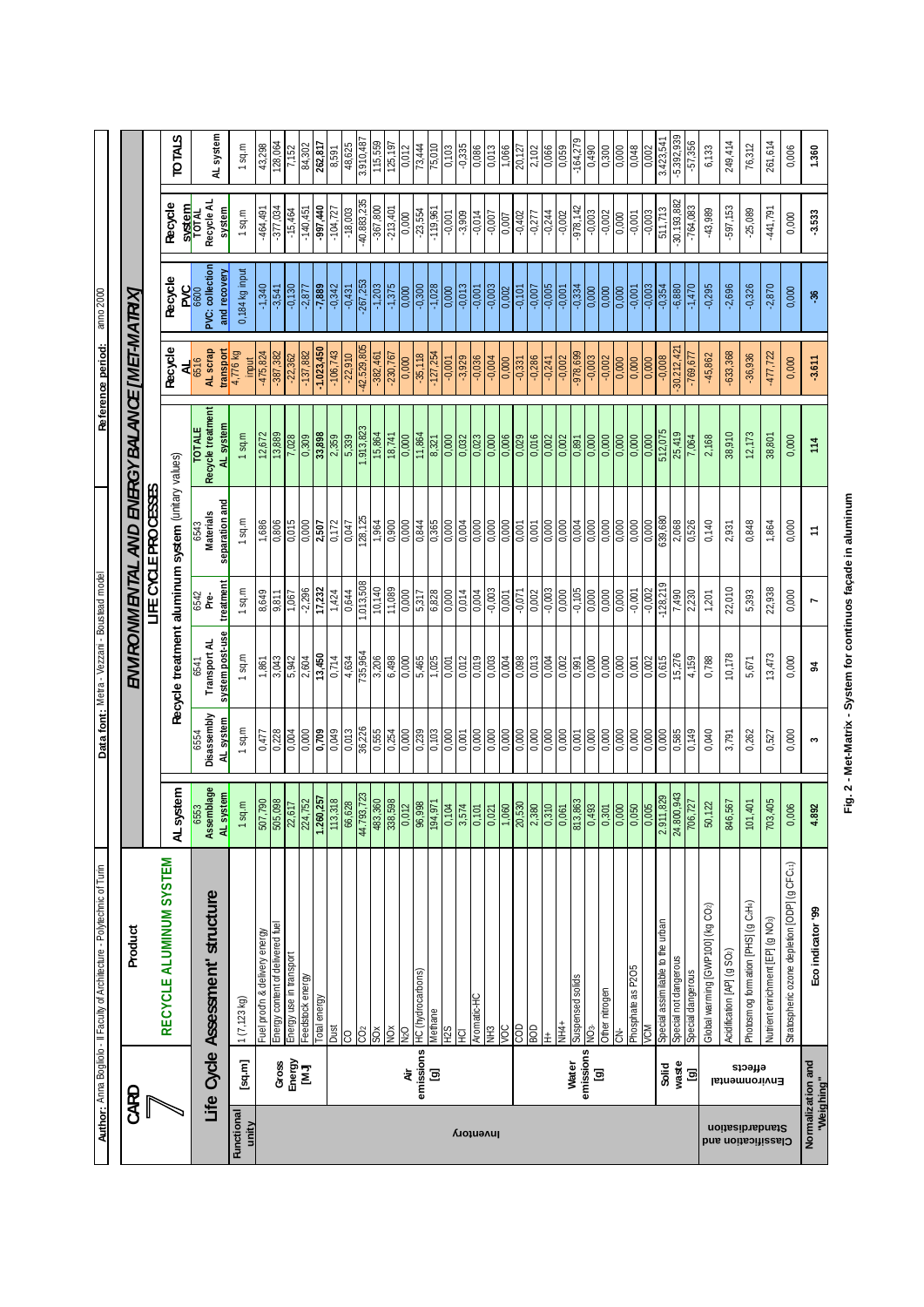**If Life Cycle Interpretation -** On the basis of these results, it is possible to make a comparison between the energy and the environmental incidence of the two systems in question, both on the basis of the single components that constitutes them and on the system themselves.

The comparison between the two "knots type" has demonstrated that, as far as the mere production is concerned, it exists a real disparity of the energetic loads in favour of the system in PVC, mainly due to the production of the raw materials and particularly to the important load brought about by the primary aluminum (considered in a percentage of 50% for the production of profiles).

However considering the phases of treatment and recycling, this difference shifts in favour of the aluminum system, thanks to the remarkable potentialities deriving from the recycling of aluminum itself.

Finally, it is important to underline that this thesis, which results from the elaboration of data and hypothesis concerning the Italian productive reality, represents a first experience in the wider framework of a research aming at the realisation of a data bank including energy and environmental information regarding the building components.